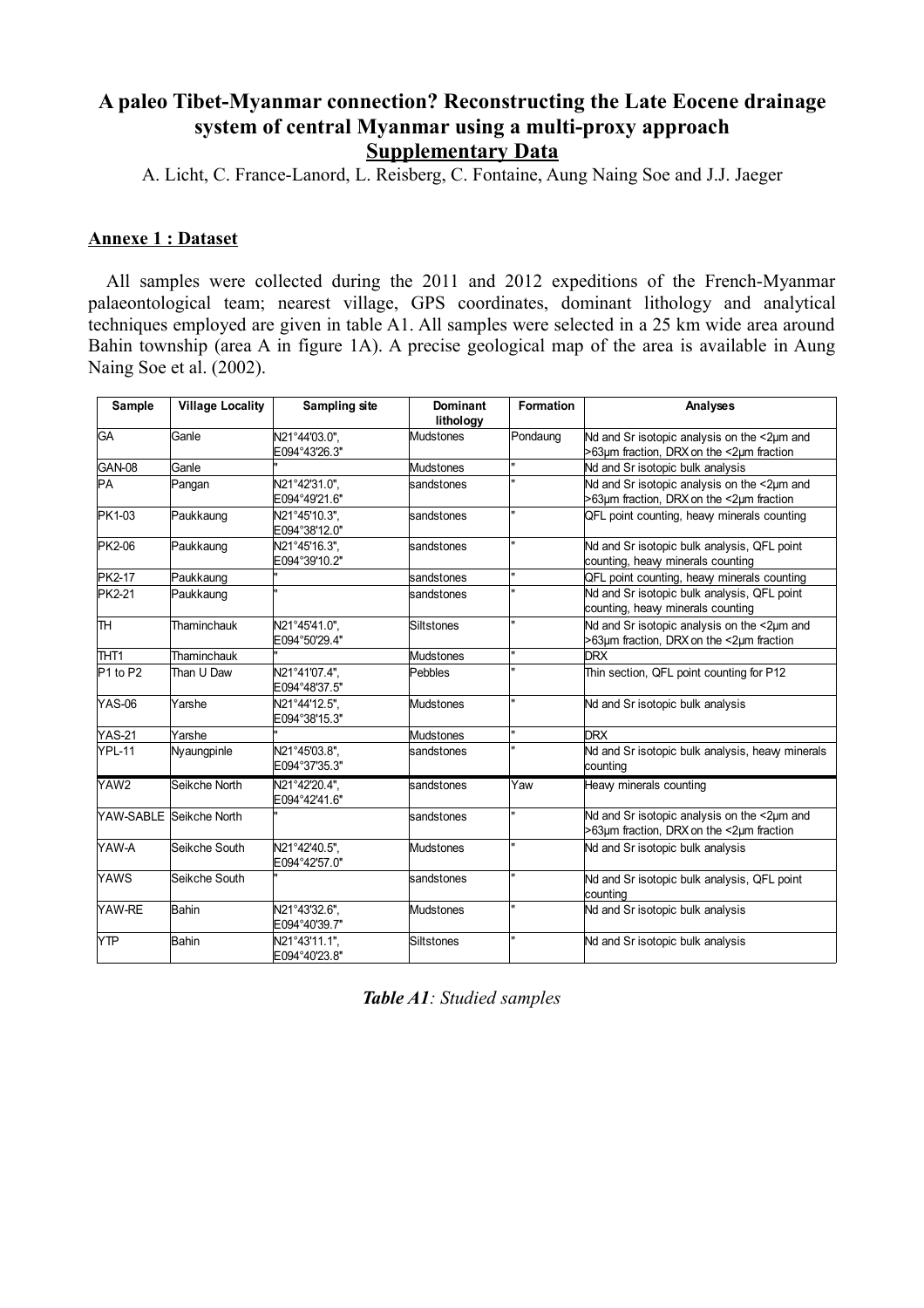### **Annexe 2 : Palaeocurrent data**

Palaeocurrent data were acquired in two distinct areas : in the Bahin township, where the Pondaung Formation crops out extensively (area A in figure 1A; precise locations in annexe 1), and in the Kalewa township, where the Yaw Formation crops out (area B in figure 1A; exposure sites along the Kalewa-Kalaymyo road, 23°12′48″N 94°19′06″E to 23°11′N 94°3′E). Data are summarized in table A2. Paleoflow directions were measured on the set axes of trough cross-beddings on 3D exposures. Selected sets are sufficiently large (>40cm) to correspond to the dominant flow direction (Collinson and Thompson, 1989). The structural dip at the selected sites was always below 25°, which is sufficiently small to avoid any tectonic correction (Collinson and Thompson, 1989).

| Rock Unit   | ∟ocation                                   | directional indicators                                              | Data                                           | <b>Mean paleoflow</b><br>direction |  |
|-------------|--------------------------------------------|---------------------------------------------------------------------|------------------------------------------------|------------------------------------|--|
| Pondaung Fm | Minbu Sub-Basin, Myaing<br><b>District</b> | Trough cross bedding (facies St.<br>of Aung Naing Soe et al., 2002) | 278 crossbeds on 66<br>distinct channel bodies | $243^\circ$                        |  |
| Yaw Fm      | Chindwin Sub-Basin.<br>Kalewa township     | Trough cross bedding (facies<br>St, this paper)                     | 171 crossbeds on 37<br>distinct channel bodies | $257^\circ$                        |  |

|  | Table A2: Palaeocurrent data |  |
|--|------------------------------|--|
|--|------------------------------|--|

## **Annexe 3 : Petrographic analysis**

 Detailed results of the point-counting analyses are given in table A3; results of the heavy mineral counting are presented in the main document. More samples were initially prepared for heavymineral identification, but the very low abundances of heavy minerals in several samples did not allow us to study the results.

|               | Q               |    |    | L۷              | LS | Lm | MI  |
|---------------|-----------------|----|----|-----------------|----|----|-----|
| <b>PK1-03</b> | 16              | 13 | 71 | 29              | 15 | 27 | 137 |
| <b>PK2-06</b> | 15              | 18 | 67 | 28              | 18 | 21 | 124 |
| <b>PK2-17</b> | 13              |    | 70 | 32              | 17 | 20 | 130 |
| <b>PK2-21</b> | 19              | 16 | 65 | 32 <sub>0</sub> | 18 | 16 | 115 |
| YAW-S         | 23 <sub>1</sub> | 16 | 61 | 28              | 16 | 17 | 143 |

*Table A3: results of the point-counting analyses. Q: Quartz, F: Feldspars, L: Lithics, Lv: volcanic lithics, Ls: sedimentary lithics, Lm: metamorphic lithics, MI: Metamorphic Index (Garzanti and Vezzoli, 2003). Chert lithics and ultramafic lithics were not detected. YAW-S delivered numerous carbonate lithics (gastropods and bivalve fragments), which are considered as intrabasinal and have not been counted.*